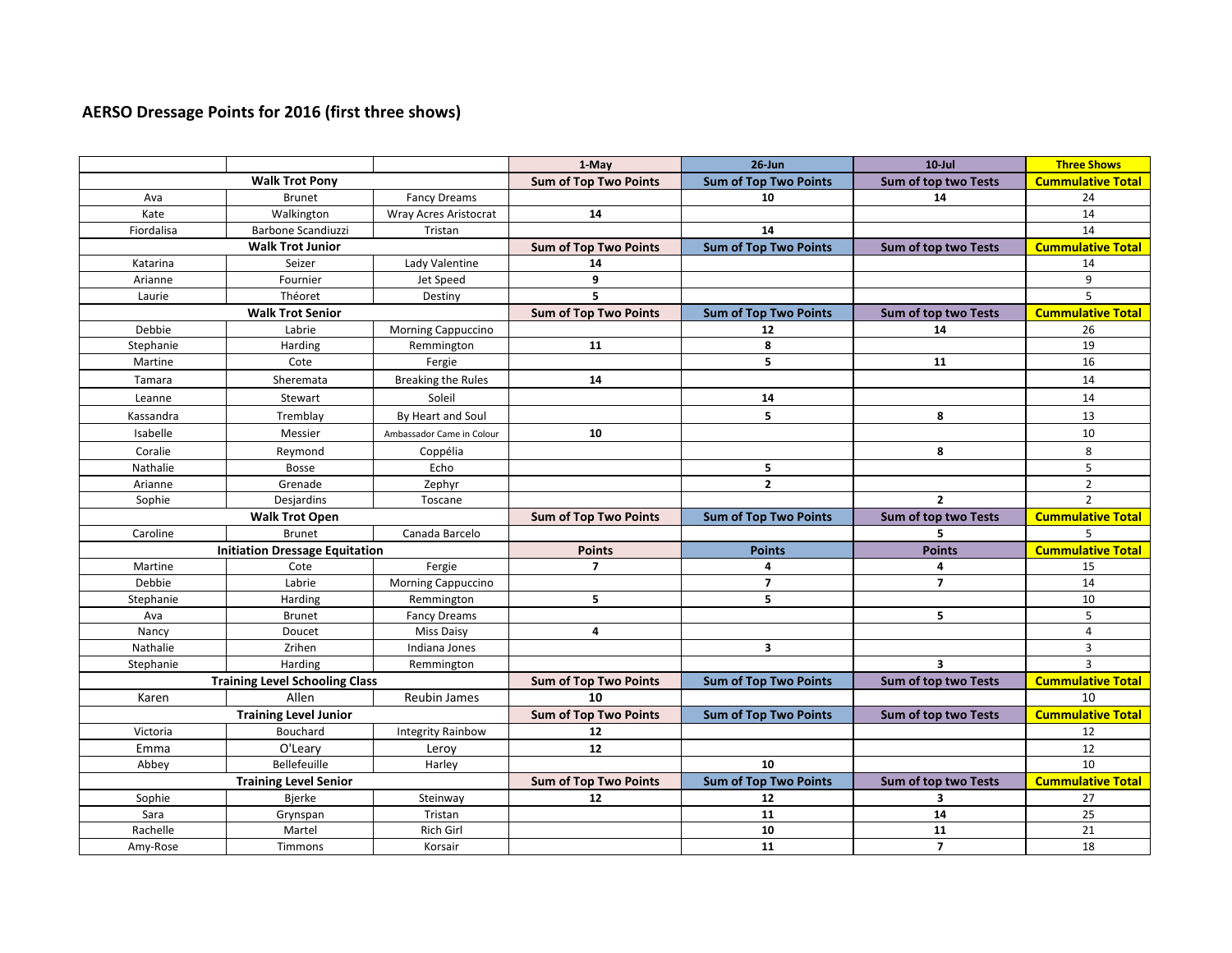| Chloe<br>14<br>Onyx<br>Lamoureux<br>5<br>$\overline{7}$<br>Nathalie<br>Drolet<br>Cappucino<br>Sylvane<br>Glaude<br>The Greek<br>11<br>$\overline{\mathbf{3}}$<br>5<br>Andrea<br>Hyde<br>The Greek<br>$\mathbf{2}$<br>Potts<br>George McFly<br>5<br>Alexandra<br>$\overline{7}$<br>Charles<br>Norah<br>Royal Sport<br>$\mathbf{2}$<br>4<br>Dulcinea<br>Kathleen<br>Kasprazak<br>5<br>Strokowski<br>Grey Goose<br>Joanna<br>$\overline{4}$<br>Isabelle<br>Messier<br><b>Royal Destiny</b><br>4<br>Nancy<br>Doucet<br>Theobroma<br>3<br><b>Miss Daisy</b><br>Nancy<br>Doucet<br>$\mathbf{1}$<br>Hill<br>Katherine<br>Tanguy<br>Paris<br>Eileen<br>Zephir<br>$\mathbf{1}$<br><b>Training Level Pony</b><br><b>Sum of Top Two Points</b><br><b>Sum of Top Two Points</b><br><b>Sum of top two Tests</b><br>Liam<br>Archambault<br>14<br>Laura Anne<br>14<br>12<br>14<br>Victoria<br>Bouchard<br><b>Intergity Rainbow</b><br>Sum of top two Tests<br><b>Training Level Novice(JR)</b><br><b>Sum of Top Two Points</b><br><b>Sum of Top Two Points</b><br>Arkinson<br>Bobby<br>10<br>Olivia Margaret<br>12<br><b>Training Level Novice(SR)</b><br><b>Sum of Top Two Points</b><br><b>Sum of Top Two Points</b><br>Sum of top two Tests<br>Nathalie<br>Zrihen<br>Indiana Jones<br>9<br>$\overline{7}$<br>14<br>9<br>Olivia<br>Arkinson<br>Bobby<br>5<br>Michelle<br>Cousineau<br>Lex<br><b>Training Level Open</b><br><b>Sum of Top Two Points</b><br><b>Sum of Top Two Points</b><br><b>Sum of top two Tests</b><br>Anita<br>Bouman<br>Bonito<br>12<br>Martel<br>$\overline{\phantom{a}}$<br>Tania<br>Toscane<br><b>Points</b><br><b>Points</b><br><b>Training Level Dressage Equitation</b><br><b>Points</b><br>$\overline{\phantom{a}}$<br>Sara<br>Grynspan<br>Tristan<br><b>First Level Pony</b><br><b>Sum of Top Two Points</b><br><b>Sum of Top Two Points</b><br>Sum of top two Tests<br>Archambault<br>Liam<br>14<br>Laura Anne<br><b>First Level Junior</b><br><b>Sum of Top Two Points</b><br><b>Sum of Top Two Points</b><br>Sum of top two Tests<br>Agils Royal Smarty<br>14<br>Ariane<br>Arcand<br>12<br>Charlotte<br>Beaulé<br>Double Trouble<br><b>Sum of top two Tests</b><br><b>First Level Senior</b><br><b>Sum of Top Two Points</b><br><b>Sum of Top Two Points</b><br>Meaghan<br>Paige<br>12<br>12<br>Lane<br>11<br>Erin<br>King<br>Special FX<br>10<br>10<br>10<br>10<br>12<br>Isabelle<br>Gorce<br>Shallwedance<br>10<br>Tracey<br>Dickson<br>Ralph<br>8<br>5<br>9<br>Hohaus<br>Suzanne<br>Montana<br>$\overline{7}$<br>Barbara<br>Mutch<br>Weinstar<br>6<br>Stephanie<br>Roy<br>Tekyla |                         |        |          |  |   |                          |
|--------------------------------------------------------------------------------------------------------------------------------------------------------------------------------------------------------------------------------------------------------------------------------------------------------------------------------------------------------------------------------------------------------------------------------------------------------------------------------------------------------------------------------------------------------------------------------------------------------------------------------------------------------------------------------------------------------------------------------------------------------------------------------------------------------------------------------------------------------------------------------------------------------------------------------------------------------------------------------------------------------------------------------------------------------------------------------------------------------------------------------------------------------------------------------------------------------------------------------------------------------------------------------------------------------------------------------------------------------------------------------------------------------------------------------------------------------------------------------------------------------------------------------------------------------------------------------------------------------------------------------------------------------------------------------------------------------------------------------------------------------------------------------------------------------------------------------------------------------------------------------------------------------------------------------------------------------------------------------------------------------------------------------------------------------------------------------------------------------------------------------------------------------------------------------------------------------------------------------------------------------------------------------------------------------------------------------------------------------------------------------------------------------------------------------------------------------------------------------------------------------------------------------------------------------------------------------------------------------|-------------------------|--------|----------|--|---|--------------------------|
|                                                                                                                                                                                                                                                                                                                                                                                                                                                                                                                                                                                                                                                                                                                                                                                                                                                                                                                                                                                                                                                                                                                                                                                                                                                                                                                                                                                                                                                                                                                                                                                                                                                                                                                                                                                                                                                                                                                                                                                                                                                                                                                                                                                                                                                                                                                                                                                                                                                                                                                                                                                                        |                         |        |          |  |   | 14                       |
|                                                                                                                                                                                                                                                                                                                                                                                                                                                                                                                                                                                                                                                                                                                                                                                                                                                                                                                                                                                                                                                                                                                                                                                                                                                                                                                                                                                                                                                                                                                                                                                                                                                                                                                                                                                                                                                                                                                                                                                                                                                                                                                                                                                                                                                                                                                                                                                                                                                                                                                                                                                                        |                         |        |          |  |   | 12                       |
|                                                                                                                                                                                                                                                                                                                                                                                                                                                                                                                                                                                                                                                                                                                                                                                                                                                                                                                                                                                                                                                                                                                                                                                                                                                                                                                                                                                                                                                                                                                                                                                                                                                                                                                                                                                                                                                                                                                                                                                                                                                                                                                                                                                                                                                                                                                                                                                                                                                                                                                                                                                                        |                         |        |          |  |   | 11                       |
|                                                                                                                                                                                                                                                                                                                                                                                                                                                                                                                                                                                                                                                                                                                                                                                                                                                                                                                                                                                                                                                                                                                                                                                                                                                                                                                                                                                                                                                                                                                                                                                                                                                                                                                                                                                                                                                                                                                                                                                                                                                                                                                                                                                                                                                                                                                                                                                                                                                                                                                                                                                                        |                         |        |          |  |   | 8                        |
|                                                                                                                                                                                                                                                                                                                                                                                                                                                                                                                                                                                                                                                                                                                                                                                                                                                                                                                                                                                                                                                                                                                                                                                                                                                                                                                                                                                                                                                                                                                                                                                                                                                                                                                                                                                                                                                                                                                                                                                                                                                                                                                                                                                                                                                                                                                                                                                                                                                                                                                                                                                                        |                         |        |          |  |   | $\overline{7}$           |
|                                                                                                                                                                                                                                                                                                                                                                                                                                                                                                                                                                                                                                                                                                                                                                                                                                                                                                                                                                                                                                                                                                                                                                                                                                                                                                                                                                                                                                                                                                                                                                                                                                                                                                                                                                                                                                                                                                                                                                                                                                                                                                                                                                                                                                                                                                                                                                                                                                                                                                                                                                                                        |                         |        |          |  |   | $\overline{7}$           |
|                                                                                                                                                                                                                                                                                                                                                                                                                                                                                                                                                                                                                                                                                                                                                                                                                                                                                                                                                                                                                                                                                                                                                                                                                                                                                                                                                                                                                                                                                                                                                                                                                                                                                                                                                                                                                                                                                                                                                                                                                                                                                                                                                                                                                                                                                                                                                                                                                                                                                                                                                                                                        |                         |        |          |  |   | $\boldsymbol{6}$         |
|                                                                                                                                                                                                                                                                                                                                                                                                                                                                                                                                                                                                                                                                                                                                                                                                                                                                                                                                                                                                                                                                                                                                                                                                                                                                                                                                                                                                                                                                                                                                                                                                                                                                                                                                                                                                                                                                                                                                                                                                                                                                                                                                                                                                                                                                                                                                                                                                                                                                                                                                                                                                        |                         |        |          |  |   | 5                        |
|                                                                                                                                                                                                                                                                                                                                                                                                                                                                                                                                                                                                                                                                                                                                                                                                                                                                                                                                                                                                                                                                                                                                                                                                                                                                                                                                                                                                                                                                                                                                                                                                                                                                                                                                                                                                                                                                                                                                                                                                                                                                                                                                                                                                                                                                                                                                                                                                                                                                                                                                                                                                        |                         |        |          |  |   | $\overline{4}$           |
|                                                                                                                                                                                                                                                                                                                                                                                                                                                                                                                                                                                                                                                                                                                                                                                                                                                                                                                                                                                                                                                                                                                                                                                                                                                                                                                                                                                                                                                                                                                                                                                                                                                                                                                                                                                                                                                                                                                                                                                                                                                                                                                                                                                                                                                                                                                                                                                                                                                                                                                                                                                                        |                         |        |          |  |   | $\overline{4}$           |
|                                                                                                                                                                                                                                                                                                                                                                                                                                                                                                                                                                                                                                                                                                                                                                                                                                                                                                                                                                                                                                                                                                                                                                                                                                                                                                                                                                                                                                                                                                                                                                                                                                                                                                                                                                                                                                                                                                                                                                                                                                                                                                                                                                                                                                                                                                                                                                                                                                                                                                                                                                                                        |                         |        |          |  |   | $\mathsf 3$              |
|                                                                                                                                                                                                                                                                                                                                                                                                                                                                                                                                                                                                                                                                                                                                                                                                                                                                                                                                                                                                                                                                                                                                                                                                                                                                                                                                                                                                                                                                                                                                                                                                                                                                                                                                                                                                                                                                                                                                                                                                                                                                                                                                                                                                                                                                                                                                                                                                                                                                                                                                                                                                        |                         |        |          |  |   | $\mathbf{1}$             |
|                                                                                                                                                                                                                                                                                                                                                                                                                                                                                                                                                                                                                                                                                                                                                                                                                                                                                                                                                                                                                                                                                                                                                                                                                                                                                                                                                                                                                                                                                                                                                                                                                                                                                                                                                                                                                                                                                                                                                                                                                                                                                                                                                                                                                                                                                                                                                                                                                                                                                                                                                                                                        |                         |        |          |  |   | $\mathbf{1}$             |
|                                                                                                                                                                                                                                                                                                                                                                                                                                                                                                                                                                                                                                                                                                                                                                                                                                                                                                                                                                                                                                                                                                                                                                                                                                                                                                                                                                                                                                                                                                                                                                                                                                                                                                                                                                                                                                                                                                                                                                                                                                                                                                                                                                                                                                                                                                                                                                                                                                                                                                                                                                                                        |                         |        |          |  |   | <b>Cummulative Total</b> |
|                                                                                                                                                                                                                                                                                                                                                                                                                                                                                                                                                                                                                                                                                                                                                                                                                                                                                                                                                                                                                                                                                                                                                                                                                                                                                                                                                                                                                                                                                                                                                                                                                                                                                                                                                                                                                                                                                                                                                                                                                                                                                                                                                                                                                                                                                                                                                                                                                                                                                                                                                                                                        |                         |        |          |  |   | 28                       |
|                                                                                                                                                                                                                                                                                                                                                                                                                                                                                                                                                                                                                                                                                                                                                                                                                                                                                                                                                                                                                                                                                                                                                                                                                                                                                                                                                                                                                                                                                                                                                                                                                                                                                                                                                                                                                                                                                                                                                                                                                                                                                                                                                                                                                                                                                                                                                                                                                                                                                                                                                                                                        |                         |        |          |  |   | 26                       |
|                                                                                                                                                                                                                                                                                                                                                                                                                                                                                                                                                                                                                                                                                                                                                                                                                                                                                                                                                                                                                                                                                                                                                                                                                                                                                                                                                                                                                                                                                                                                                                                                                                                                                                                                                                                                                                                                                                                                                                                                                                                                                                                                                                                                                                                                                                                                                                                                                                                                                                                                                                                                        |                         |        |          |  |   | <b>Cummulative Total</b> |
|                                                                                                                                                                                                                                                                                                                                                                                                                                                                                                                                                                                                                                                                                                                                                                                                                                                                                                                                                                                                                                                                                                                                                                                                                                                                                                                                                                                                                                                                                                                                                                                                                                                                                                                                                                                                                                                                                                                                                                                                                                                                                                                                                                                                                                                                                                                                                                                                                                                                                                                                                                                                        |                         |        |          |  |   | 22                       |
|                                                                                                                                                                                                                                                                                                                                                                                                                                                                                                                                                                                                                                                                                                                                                                                                                                                                                                                                                                                                                                                                                                                                                                                                                                                                                                                                                                                                                                                                                                                                                                                                                                                                                                                                                                                                                                                                                                                                                                                                                                                                                                                                                                                                                                                                                                                                                                                                                                                                                                                                                                                                        |                         |        |          |  |   | <b>Cummulative Total</b> |
|                                                                                                                                                                                                                                                                                                                                                                                                                                                                                                                                                                                                                                                                                                                                                                                                                                                                                                                                                                                                                                                                                                                                                                                                                                                                                                                                                                                                                                                                                                                                                                                                                                                                                                                                                                                                                                                                                                                                                                                                                                                                                                                                                                                                                                                                                                                                                                                                                                                                                                                                                                                                        |                         |        |          |  |   | 30                       |
|                                                                                                                                                                                                                                                                                                                                                                                                                                                                                                                                                                                                                                                                                                                                                                                                                                                                                                                                                                                                                                                                                                                                                                                                                                                                                                                                                                                                                                                                                                                                                                                                                                                                                                                                                                                                                                                                                                                                                                                                                                                                                                                                                                                                                                                                                                                                                                                                                                                                                                                                                                                                        |                         |        |          |  |   | 9                        |
|                                                                                                                                                                                                                                                                                                                                                                                                                                                                                                                                                                                                                                                                                                                                                                                                                                                                                                                                                                                                                                                                                                                                                                                                                                                                                                                                                                                                                                                                                                                                                                                                                                                                                                                                                                                                                                                                                                                                                                                                                                                                                                                                                                                                                                                                                                                                                                                                                                                                                                                                                                                                        |                         |        |          |  |   | 5                        |
|                                                                                                                                                                                                                                                                                                                                                                                                                                                                                                                                                                                                                                                                                                                                                                                                                                                                                                                                                                                                                                                                                                                                                                                                                                                                                                                                                                                                                                                                                                                                                                                                                                                                                                                                                                                                                                                                                                                                                                                                                                                                                                                                                                                                                                                                                                                                                                                                                                                                                                                                                                                                        |                         |        |          |  |   | <b>Cummulative Total</b> |
|                                                                                                                                                                                                                                                                                                                                                                                                                                                                                                                                                                                                                                                                                                                                                                                                                                                                                                                                                                                                                                                                                                                                                                                                                                                                                                                                                                                                                                                                                                                                                                                                                                                                                                                                                                                                                                                                                                                                                                                                                                                                                                                                                                                                                                                                                                                                                                                                                                                                                                                                                                                                        |                         |        |          |  |   | 12                       |
|                                                                                                                                                                                                                                                                                                                                                                                                                                                                                                                                                                                                                                                                                                                                                                                                                                                                                                                                                                                                                                                                                                                                                                                                                                                                                                                                                                                                                                                                                                                                                                                                                                                                                                                                                                                                                                                                                                                                                                                                                                                                                                                                                                                                                                                                                                                                                                                                                                                                                                                                                                                                        |                         |        |          |  |   | $\overline{7}$           |
|                                                                                                                                                                                                                                                                                                                                                                                                                                                                                                                                                                                                                                                                                                                                                                                                                                                                                                                                                                                                                                                                                                                                                                                                                                                                                                                                                                                                                                                                                                                                                                                                                                                                                                                                                                                                                                                                                                                                                                                                                                                                                                                                                                                                                                                                                                                                                                                                                                                                                                                                                                                                        |                         |        |          |  |   | <b>Cummulative Total</b> |
|                                                                                                                                                                                                                                                                                                                                                                                                                                                                                                                                                                                                                                                                                                                                                                                                                                                                                                                                                                                                                                                                                                                                                                                                                                                                                                                                                                                                                                                                                                                                                                                                                                                                                                                                                                                                                                                                                                                                                                                                                                                                                                                                                                                                                                                                                                                                                                                                                                                                                                                                                                                                        |                         |        |          |  |   | $\overline{7}$           |
|                                                                                                                                                                                                                                                                                                                                                                                                                                                                                                                                                                                                                                                                                                                                                                                                                                                                                                                                                                                                                                                                                                                                                                                                                                                                                                                                                                                                                                                                                                                                                                                                                                                                                                                                                                                                                                                                                                                                                                                                                                                                                                                                                                                                                                                                                                                                                                                                                                                                                                                                                                                                        |                         |        |          |  |   | <b>Cummulative Total</b> |
|                                                                                                                                                                                                                                                                                                                                                                                                                                                                                                                                                                                                                                                                                                                                                                                                                                                                                                                                                                                                                                                                                                                                                                                                                                                                                                                                                                                                                                                                                                                                                                                                                                                                                                                                                                                                                                                                                                                                                                                                                                                                                                                                                                                                                                                                                                                                                                                                                                                                                                                                                                                                        |                         |        |          |  |   | 14                       |
|                                                                                                                                                                                                                                                                                                                                                                                                                                                                                                                                                                                                                                                                                                                                                                                                                                                                                                                                                                                                                                                                                                                                                                                                                                                                                                                                                                                                                                                                                                                                                                                                                                                                                                                                                                                                                                                                                                                                                                                                                                                                                                                                                                                                                                                                                                                                                                                                                                                                                                                                                                                                        |                         |        |          |  |   | <b>Cummulative Total</b> |
|                                                                                                                                                                                                                                                                                                                                                                                                                                                                                                                                                                                                                                                                                                                                                                                                                                                                                                                                                                                                                                                                                                                                                                                                                                                                                                                                                                                                                                                                                                                                                                                                                                                                                                                                                                                                                                                                                                                                                                                                                                                                                                                                                                                                                                                                                                                                                                                                                                                                                                                                                                                                        |                         |        |          |  |   | 14                       |
|                                                                                                                                                                                                                                                                                                                                                                                                                                                                                                                                                                                                                                                                                                                                                                                                                                                                                                                                                                                                                                                                                                                                                                                                                                                                                                                                                                                                                                                                                                                                                                                                                                                                                                                                                                                                                                                                                                                                                                                                                                                                                                                                                                                                                                                                                                                                                                                                                                                                                                                                                                                                        |                         |        |          |  |   | 12                       |
|                                                                                                                                                                                                                                                                                                                                                                                                                                                                                                                                                                                                                                                                                                                                                                                                                                                                                                                                                                                                                                                                                                                                                                                                                                                                                                                                                                                                                                                                                                                                                                                                                                                                                                                                                                                                                                                                                                                                                                                                                                                                                                                                                                                                                                                                                                                                                                                                                                                                                                                                                                                                        |                         |        |          |  |   | <b>Cummulative Total</b> |
|                                                                                                                                                                                                                                                                                                                                                                                                                                                                                                                                                                                                                                                                                                                                                                                                                                                                                                                                                                                                                                                                                                                                                                                                                                                                                                                                                                                                                                                                                                                                                                                                                                                                                                                                                                                                                                                                                                                                                                                                                                                                                                                                                                                                                                                                                                                                                                                                                                                                                                                                                                                                        |                         |        |          |  |   | 35                       |
|                                                                                                                                                                                                                                                                                                                                                                                                                                                                                                                                                                                                                                                                                                                                                                                                                                                                                                                                                                                                                                                                                                                                                                                                                                                                                                                                                                                                                                                                                                                                                                                                                                                                                                                                                                                                                                                                                                                                                                                                                                                                                                                                                                                                                                                                                                                                                                                                                                                                                                                                                                                                        |                         |        |          |  |   | 30                       |
|                                                                                                                                                                                                                                                                                                                                                                                                                                                                                                                                                                                                                                                                                                                                                                                                                                                                                                                                                                                                                                                                                                                                                                                                                                                                                                                                                                                                                                                                                                                                                                                                                                                                                                                                                                                                                                                                                                                                                                                                                                                                                                                                                                                                                                                                                                                                                                                                                                                                                                                                                                                                        |                         |        |          |  |   | 22                       |
|                                                                                                                                                                                                                                                                                                                                                                                                                                                                                                                                                                                                                                                                                                                                                                                                                                                                                                                                                                                                                                                                                                                                                                                                                                                                                                                                                                                                                                                                                                                                                                                                                                                                                                                                                                                                                                                                                                                                                                                                                                                                                                                                                                                                                                                                                                                                                                                                                                                                                                                                                                                                        |                         |        |          |  |   | 18                       |
|                                                                                                                                                                                                                                                                                                                                                                                                                                                                                                                                                                                                                                                                                                                                                                                                                                                                                                                                                                                                                                                                                                                                                                                                                                                                                                                                                                                                                                                                                                                                                                                                                                                                                                                                                                                                                                                                                                                                                                                                                                                                                                                                                                                                                                                                                                                                                                                                                                                                                                                                                                                                        |                         |        |          |  |   | 14                       |
|                                                                                                                                                                                                                                                                                                                                                                                                                                                                                                                                                                                                                                                                                                                                                                                                                                                                                                                                                                                                                                                                                                                                                                                                                                                                                                                                                                                                                                                                                                                                                                                                                                                                                                                                                                                                                                                                                                                                                                                                                                                                                                                                                                                                                                                                                                                                                                                                                                                                                                                                                                                                        |                         |        |          |  |   | $\overline{7}$           |
|                                                                                                                                                                                                                                                                                                                                                                                                                                                                                                                                                                                                                                                                                                                                                                                                                                                                                                                                                                                                                                                                                                                                                                                                                                                                                                                                                                                                                                                                                                                                                                                                                                                                                                                                                                                                                                                                                                                                                                                                                                                                                                                                                                                                                                                                                                                                                                                                                                                                                                                                                                                                        |                         |        |          |  |   | 6                        |
|                                                                                                                                                                                                                                                                                                                                                                                                                                                                                                                                                                                                                                                                                                                                                                                                                                                                                                                                                                                                                                                                                                                                                                                                                                                                                                                                                                                                                                                                                                                                                                                                                                                                                                                                                                                                                                                                                                                                                                                                                                                                                                                                                                                                                                                                                                                                                                                                                                                                                                                                                                                                        | Sophie                  | Bjerke | Steinway |  | 3 | $\overline{3}$           |
| $\overline{2}$<br>Hyde<br>The Greek<br>Andrea                                                                                                                                                                                                                                                                                                                                                                                                                                                                                                                                                                                                                                                                                                                                                                                                                                                                                                                                                                                                                                                                                                                                                                                                                                                                                                                                                                                                                                                                                                                                                                                                                                                                                                                                                                                                                                                                                                                                                                                                                                                                                                                                                                                                                                                                                                                                                                                                                                                                                                                                                          |                         |        |          |  |   | $\overline{2}$           |
| <b>Sum of Top Two Points</b><br><b>Sum of Top Two Points</b><br><b>Sum of top two Tests</b>                                                                                                                                                                                                                                                                                                                                                                                                                                                                                                                                                                                                                                                                                                                                                                                                                                                                                                                                                                                                                                                                                                                                                                                                                                                                                                                                                                                                                                                                                                                                                                                                                                                                                                                                                                                                                                                                                                                                                                                                                                                                                                                                                                                                                                                                                                                                                                                                                                                                                                            | <b>First Level Open</b> |        |          |  |   | <b>Cummulative Total</b> |
| <b>Brandel Painted Flight</b><br>14<br>Huza<br>Jenny                                                                                                                                                                                                                                                                                                                                                                                                                                                                                                                                                                                                                                                                                                                                                                                                                                                                                                                                                                                                                                                                                                                                                                                                                                                                                                                                                                                                                                                                                                                                                                                                                                                                                                                                                                                                                                                                                                                                                                                                                                                                                                                                                                                                                                                                                                                                                                                                                                                                                                                                                   |                         |        |          |  |   | 14                       |
| Montreuil<br>14<br><b>Black Jack</b><br>Stephanie                                                                                                                                                                                                                                                                                                                                                                                                                                                                                                                                                                                                                                                                                                                                                                                                                                                                                                                                                                                                                                                                                                                                                                                                                                                                                                                                                                                                                                                                                                                                                                                                                                                                                                                                                                                                                                                                                                                                                                                                                                                                                                                                                                                                                                                                                                                                                                                                                                                                                                                                                      |                         |        |          |  |   | 14                       |
| Sum of top two Tests<br>First Level (Kur)<br><b>Sum of Top Two Points</b><br><b>Sum of Top Two Points</b>                                                                                                                                                                                                                                                                                                                                                                                                                                                                                                                                                                                                                                                                                                                                                                                                                                                                                                                                                                                                                                                                                                                                                                                                                                                                                                                                                                                                                                                                                                                                                                                                                                                                                                                                                                                                                                                                                                                                                                                                                                                                                                                                                                                                                                                                                                                                                                                                                                                                                              |                         |        |          |  |   | <b>Cummulative Total</b> |
| Barbara<br>Mutch<br>Weinstar<br>5<br>$\overline{7}$                                                                                                                                                                                                                                                                                                                                                                                                                                                                                                                                                                                                                                                                                                                                                                                                                                                                                                                                                                                                                                                                                                                                                                                                                                                                                                                                                                                                                                                                                                                                                                                                                                                                                                                                                                                                                                                                                                                                                                                                                                                                                                                                                                                                                                                                                                                                                                                                                                                                                                                                                    |                         |        |          |  |   |                          |